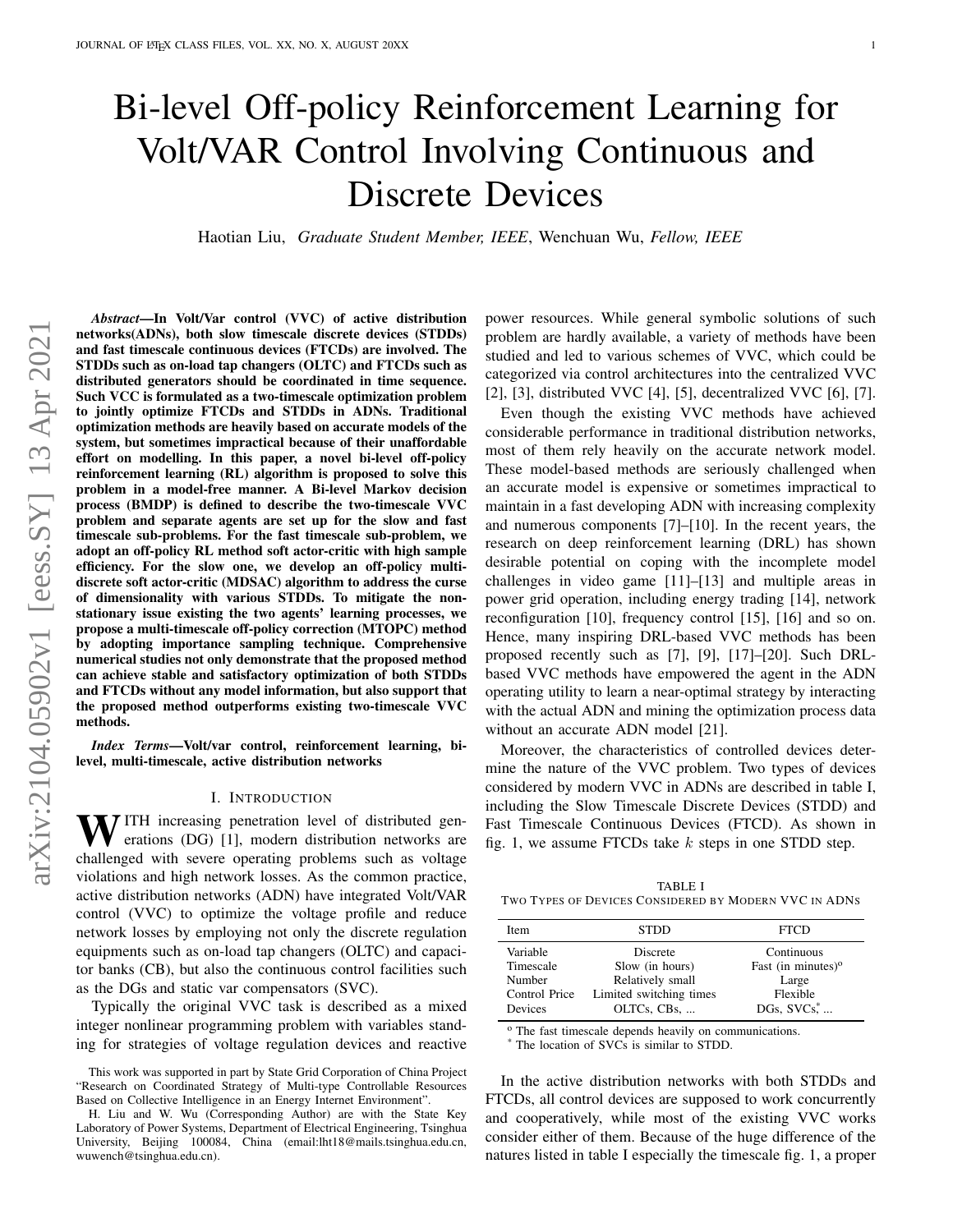

<span id="page-1-0"></span>Fig. 1. The timeline of two types of devices in the ADNs.

optimization and control method which fully utilizes the fast speed of FTCDs and the limited STDD actions is non-trivial.

With the assumption of oracle models of ADNs, some researchers have developed optimization-based multi-timescale VVC methods such as [\[20\]](#page-9-10), [\[22\]](#page-9-12)–[\[26\]](#page-9-13). For example, [\[24\]](#page-9-14) presents a multi-object coordinated VVC method with the slow timescale as MINLP to optimize the power loss and control actions, and the fast timescale as NLP to minimize the voltage deviation. [\[24\]](#page-9-14) handles the two stages separately by applying a searching method to solve the MINLP and a scenariobased method to solve the NLP. Instead, [\[22\]](#page-9-12) formulates the slow timescale VVC as a robust optimization problem and guarantees the worst case in the fast timescale, which may leads to conservativeness or poor convergence. To solve the slow timescale MINLP more efficiently online, [\[20\]](#page-9-10) has incorporated a DRL algorithm called deep Q network (DQN) to boost the solution, while optimizing the FTCDs with a model-based second-order cone program.

However, to coordinate the FTCDs and STDDs in two timescales and conduct efficient VVC in a model-free manner, it is indispensable for us to develop DRL-based multitimescale VVC methods. Among the DRL-based VVC methods, most of them target at single-timescale. For example, authors in [\[9\]](#page-9-8) proposed a safe off-policy RL algorithm to optimize STDDs hourly by formulating the voltage constraints explicitly and considering the device switching cost. In contrast, references [\[7\]](#page-9-1), [\[19\]](#page-9-15) are designed to optimize the FTCDs in minutes by incorporating and improving continuous RL algorithms. As for multi-timescale (two-timescale) VVC, reference [\[20\]](#page-9-10) applied DQN to the slow timescale optimization problem, but depended on oracle model in the fast timescale optimization. Research on DRL-based VVC for both fast and slow timescales, which could achieve model-free optimization, is still urgently needed.

Unfortunately, DRL algorithms for two-timescale agent with such different natures shown in table [I](#page-0-0) are non-trivial and rarely studied. A reasonable solution is to set up RL agents for both timescales individually like fig. [2,](#page-1-1) so as to satisfy natures of FTCDs and STDDs. However, for the training processes of the agents, traditional RL approaches such as Q-learning are poorly suited. The most fundamental issue is that the policy of the fast timescale agent (FTA) in the lower layer is changing as training processes, and the environment becomes non-stationary from the perspective of slow timescale agent (STA) in the upper layer [\[27\]](#page-9-16). In another way, at every decision time of STA, the next step is not only depended on the STDDs' actions of STA itself, but also depended on the subsequent FTCDs' actions of FTA. This issue extremely challenges the learning stability and prevents the use of experience replay offpolicy RL algorithms, which are generally more efficient than the on-policy ones [\[28\]](#page-9-17). Besides, the STA involves multiple STDDs and is bothered by the curse of dimensionality in action space.

In this paper, we propose a novel bi-level off-policy RL algorithm and develop a two-timescale VVC accordingly to jointly optimize FTCDs and STDDs in ADNs in a modelfree manner. As shown in fig. [2,](#page-1-1) we first formulate the twotimescale VVC problem in the bi-level RL framework with separate STA and FTA established. Then, the two agents are implemented with detailed designed actor-critic algorithms. Finally, STA and FTA are trained jointly by introducing the multi-timescale off-policy correction technique to eliminate the non-stationary problem. The proposed model-free twotimescale VVC method not only ensures the stability of learning by the coordination of STA and FTA, but also performs off-policy learning with desirable sample efficiency.



Environment is formulated as *bilevel Markov decision process (BMDP)*.

<span id="page-1-1"></span>Fig. 2. Overall structure of the proposed bi-level off-policy RL for twotimescale VVC in ADNs. The contributions of this paper are *highlighted*.

Comparing with previous studies on VVC in ADNs, the unique contributions of this paper are summarized as follows.

- 1) To realize model-free optimization of FTCDs and STDDs described table [I](#page-0-0) together, we design a mathematical formulation called bi-level Markov decision process to describe the two-timescale environment. A bilevel off-policy RL framework is proposed accordingly, where two agents FTA and STA are set up for the FTCDs and STDDs respectively and are both trained with offpolicy RL algorithms to exploit the samples efficiently.
- 2) To cope with the non-stationary challenge of learning the two agents in two different timescales, our bi-level off-policy RL framework conduct coordination between STA and FTA instead of training them separately. In this context, we propose a technique called multi-timescale off-policy correction (MTOPC). With MTOPC, the bias of STA learning under the disturbance of FTA can be effectively eliminated. Such factors make the application of off-policy RL algorithms available for the STA.
- 3) For the FTAs, the soft actor-critic (SAC) with continuous actions is adapted to learn a stochastic VVC policy; and for the STAs, we develop a multi-discrete soft actorcritic (MDSAC) algorithm to reduce the complexity of training and improve the efficiency. Comparing with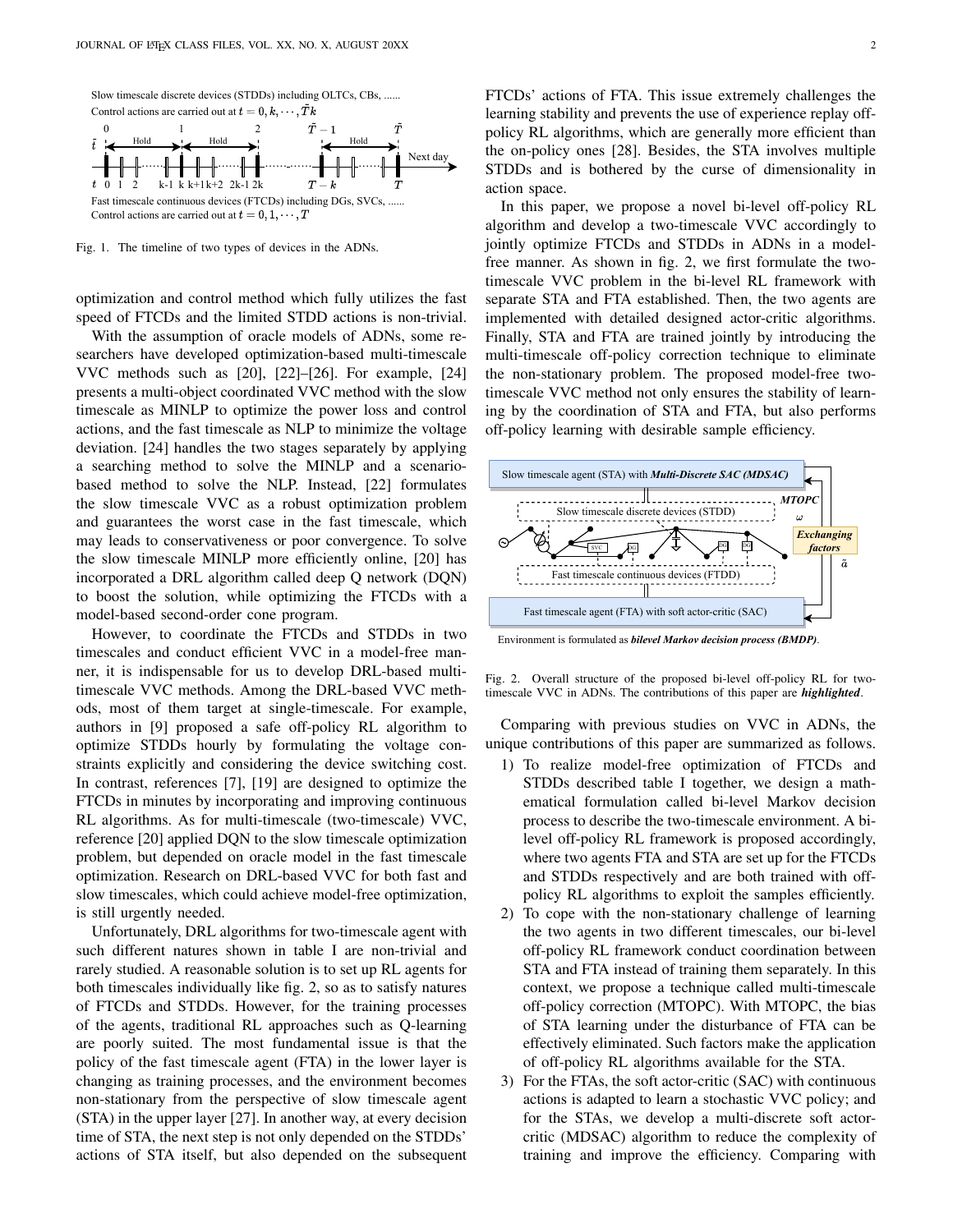the state-of-art RL algorithms, MDSAC can produce discrete action values for all STDDs simultaneously but alleviating the curse of dimensionality challenge.

The rest of this paper is organized as follows. Section [II](#page-2-0) formulates the two-timescale VVC problem in this paper, and also introduces key concepts and basic methods of RL as preliminaries. Then in section [III,](#page-3-0) the details of the proposed bi-level off-policy RL algorithm are derived and presented, and a two-timescale VVC is developed accordingly. Moreover, in section [IV,](#page-6-0) the results of the numerical study on the proposed two-timescale VVC are shown and analyzed. Finally, section [V](#page-8-5) concludes this paper.

## II. PRELIMINARIES

<span id="page-2-0"></span>In this section, we firstly formulate the two-timescale VVC problem in this paper. Then, the settings of Markov decision process and its variants used in this paper is introduced. In the last subsection, we cover the preliminaries of reinforcement learning and actor-critic framework to support section [III.](#page-3-0)

## <span id="page-2-5"></span>*A. Two-timescale VVC Problem Formulation*

In this paper, we consider an ADN with  $n + 1$  nodes. It can be depicted by an undirected graph  $G(\mathcal{N}, \mathcal{E})$  with the collection of all nodes  $\mathcal{N} = 0, ..., n$  and the collection of all branches  $\mathcal{E} = (i, j) \in \mathcal{N} \times \mathcal{N}$ . The point of common coupling (PCC) is located at node 0 with a substation connected to the power grid simulated by a generation.

Both STDDs and FTCDs are installed in the ADN. STDDs include  $n_{OLTC}$  OLTCs and  $n_{CB}$  CBs. The tap of *i*th OLTC is  $T_{O,i}$  and the tap of *i*th CB is  $T_{B,i}$ . Typically, the number of taps are odd integers  $T_O^i$ ,  $\overline{T_{B,i}}$ . FTCDs include  $n_{\text{DG}}$  DGs and  $n_{\text{SVC}}$  SVCs. The reactive power of *i*th DG is  $Q_{G,i}$  and that of ith SVC is  $Q_{S,i}$ . Without loss of generality, we assume that all STDDs and FTCDs are installed on different nodes in  $N$ .

In a slow-timescale VVC, the taps of OLTCs and CBs are optimized following the objective in eq.  $(1)$  [\[9\]](#page-9-8). T is the number of slow-timescale VVC steps in one day and  $t$  is one of the steps.  $P_{\text{loss}}$  is the active power loss of the ADN, and  $T_{\text{O, loss}}$ ,  $T_{\text{B, loss}}$  are the acting loss of OLTCs and CBs accordingly. We have  $T_{\text{O, loss}}^{(\tilde{t})} = \sum_{i=1}^{n_{\text{OLTC}}} |T_{O,i}^{(\tilde{t})} - T_{O,i}^{(\tilde{t}-1)}|$  and  $T_{\text{B, loss}}^{(\tilde{t})} = \sum_{i=1}^{n_{\text{CB}}} |T_{B,i}^{(\tilde{t})} - T_{B,i}^{(t-1)}|$  when  $t > 0$  and  $T_{\text{O, loss}}(0) =$  $T_{\text{B, loss}}(0) = 0$ .  $C_P$ ,  $C_O$ ,  $C_B$  are the price coefficients of  $P_{\text{loss}}, T_{\text{O, loss}}, T_{\text{B, loss}}$  accordingly.  $\underline{V}, \overline{V}$  are the voltage lower and upper limit, and  $V_i$  is the voltage at node i.

<span id="page-2-1"></span>
$$
O_S = \min \sum_{\tilde{t}=0}^{\tilde{T}-1} \left[ C_P P_{\text{loss}}^{(\tilde{t})} + C_O T_{\text{O, loss}}^{(\tilde{t})} + C_B T_{\text{B, loss}}^{(\tilde{t})} \right]
$$
  
s.t.  $\underline{V} \le V_i^{(\tilde{t})} \le \overline{V}$ ,  $\forall i \in \mathcal{N}, \tilde{t} \in [0, \tilde{T})$  (1)

As for the fast-timescale VVC,  $Q_G$ ,  $Q_S$  are optimized given the tap settings from the slow timescale. Let  $T$  be the number of fast-timescale VVC steps in one day, and  $t$  be one of the steps. Then the problem is formulated as eq. [\(2\)](#page-2-2) [\[5\]](#page-8-4).

<span id="page-2-2"></span>
$$
O_F = \min \sum_{t=0}^{T-1} \left[ C_P P_{\text{loss}}^{(t)} \right]
$$
  
s.t. 
$$
\underline{V} \le V_i^{(t)} \le \overline{V}, \ \forall i \in \mathcal{N}, t \in [0, T)
$$
 (2)

The DGs are typically designed with redundant rated capacity for safety reasons and operate under maximum power point tracking (MPPT) mode. Hence, the controllable range of the reactive power of DGs can be determined by the rated capacity  $S_{G,i}$  and maximum power output  $\overline{P_{G,i}}$ . The reactive power range of controllable devices is  $|Q_{G,i}| \leq \sqrt{S_{G,i}^2 - \overline{P_{G,i}}^2}$ . Also, we have  $Q_{C,i} \leq Q_{C,i} \leq Q_{C,i}$  where  $Q_{C,i}, Q_{C,i}$  are the bounds of the  $i$ th SVC.

Because STDDs and FTCDs both exists in the ADN and need to be coordinated properly, the two problems eqs. [\(1\)](#page-2-1) and [\(2\)](#page-2-2) are combined in this paper as eq. [\(3\)](#page-2-3) assuming that  $T$ is a integer multiple of  $\overline{T}$  and  $k = T/\overline{T}$ .

<span id="page-2-3"></span>
$$
O_T = \min_{T_O, T_B} \sum_{\tilde{t}=0}^{\tilde{T}-1} \left[ C_O T_{O, \text{ loss}}^{(k\tilde{t})} + C_B T_{B, \text{ loss}}^{(k\tilde{t})} + C_P \min_{Q_G, Q_C} \sum_{\tau=0}^{k-1} P_{\text{ loss}}^{(k\tilde{t}+\tau)} \right]
$$
  
s.t.  $\underline{V} \le V_i^{(k\tilde{t}+\tau)} \le \overline{V},$   
 $\forall i \in \mathcal{N}, t \in [0, T), \tau \in [0, k)$  (3)

Note that in a model-based optimization method, the VVC problems including eqs. [\(1\)](#page-2-1) to [\(3\)](#page-2-3) are solved with power flow constraints. In this paper, we focus on a situation that the accurate power flow model is not available.

#### <span id="page-2-6"></span>*B. Markov Decision Process and Reinforcement Learning*

A fundamental assumption of reinforcement learning is that the environment can be described as an MDP. The classic definition of an MDP is shown in definition [II.1.](#page-2-4)

<span id="page-2-4"></span>Definition II.1 (Markov Decision Process). A Markov decision process is a tuple  $(S, \mathcal{A}, p, r, \rho_0)$ , where

- $S$  is the state space,
- $A$  is the action space,
- $p : S \times A \times S \rightarrow \mathbb{R}^+ = [0, \infty)$  is the transition probability distribution of the next state  $s' \in S$  at time  $t + 1$  with the current state  $s \in S$  and the action  $a \in A$  at time t,
- $r : S \times A \times S \rightarrow \mathbb{R}$  is the immediate reward received after transiting from state  $s$  to  $s'$  due to action  $a$ ,
- $\rho_0 : S \to \mathbb{R}^+$  is the probability distribution of the initial state  $s_0$ .

(2) from ideally minimal interactions with the environment, as In the standard continuous control RL setting, an agent interacts with an environment (MDP) over periods of time according to a policy  $\pi$ . The policy can be either deterministic, which means  $a = \pi(s)$ , or stochastic, which means  $a \sim \pi(\cdot|s)$ . In this paper, stochastic policies are adapted. From the definition of MDP, we can tell that if the environment is stationary, the cumulative reward can be improved by optimizing  $\pi$ . Classically, the objective of RL at time  $t$  is to maximize the expectation of the sum of discounted rewards  $G_t = \sum_{i=t+1}^T \gamma^i r(s_i, a_i, s_{i+1})$  where  $\gamma \in [0, 1)$ is the discount factor, and  $T$  is the length of episode. A well-performing RL algorithm will learn a good policy  $\pi$ max  $J(\pi) = \mathbb{E}_{\tau \sim \pi} [G(\tau)].$  Here  $\tau$  is a trajectory of states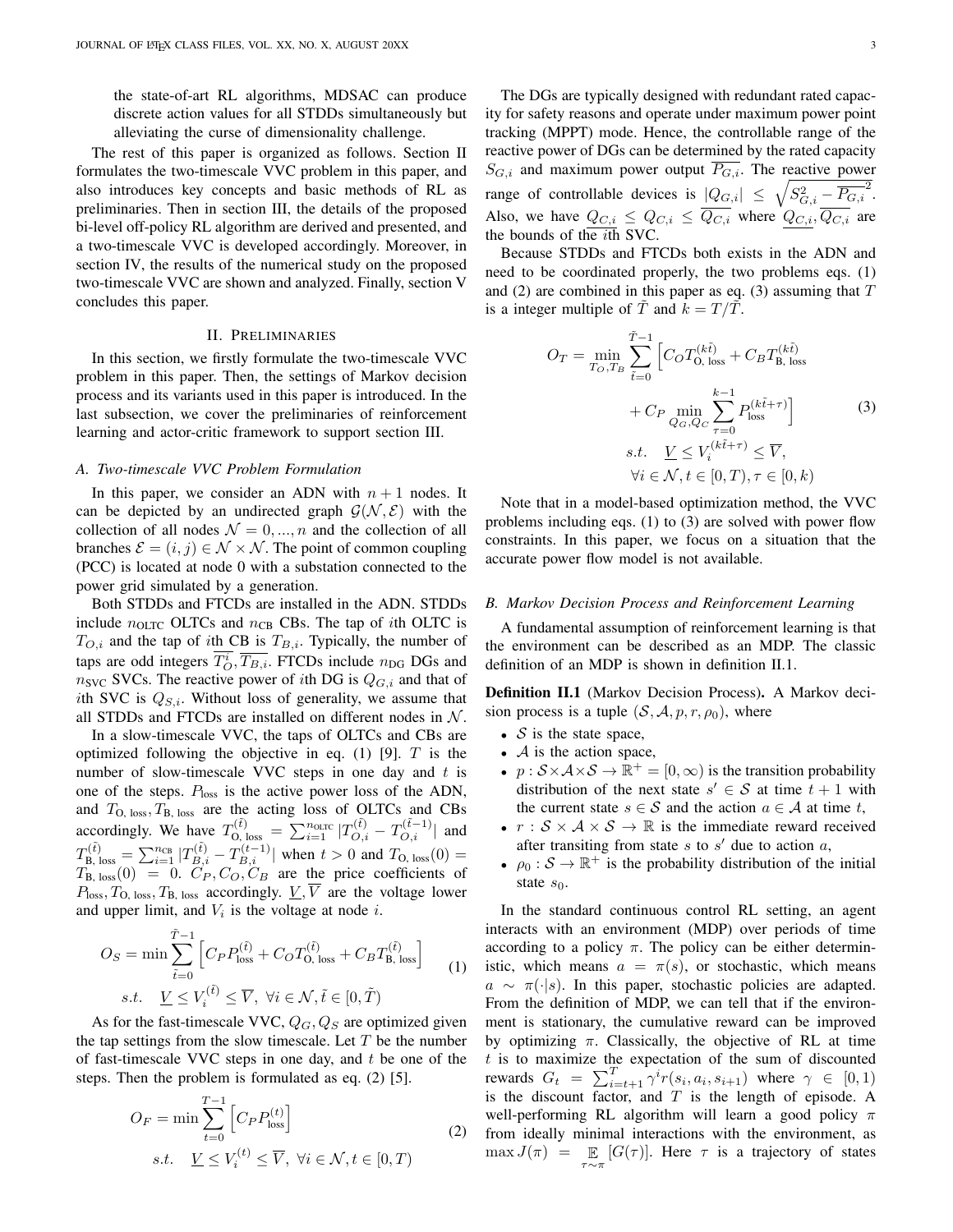and actions noted as  $\{s_0, a_0, s_1, a_1, \ldots, s_{T-1}, a_{T-1}, s_T\}$  and  $G(\tau) = G_0$ ,  $(s, a) \in \tau$ .  $\tau \sim \pi$  is a trajectory with  $\pi$  applied.

To get an optimal policy, one has to evaluate the policy  $\pi$ under unknown environment transition dynamics  $p$  and conduct improvement. In reinforcement learning, such evaluation is carried out by defining two value functions  $V^{\pi}(s)$  and  $Q^{\pi}(s, a)$  as shown in eq. [\(4\)](#page-3-1).  $V^{\pi}(s)$  is the state-value function representing the expected discounted reward after state s with the policy  $\pi$ .

 $Q^{\pi}(s, a)$  is the state-action value function representing the expected discounted reward after taking action  $a$  at state  $s$ with the policy  $\pi$ .

<span id="page-3-1"></span>
$$
V^{\pi}(s) = \mathop{\mathbb{E}}_{\tau \sim \pi} \left[ \sum_{t=0}^{T} \gamma^{t} r_{t} | s_{0} = s \right]
$$
  

$$
Q^{\pi}(s, a) = \mathop{\mathbb{E}}_{\tau \sim \pi} \left[ \sum_{t=0}^{T} \gamma^{t} r_{t} | s_{0} = s, a_{0} = a \right]
$$
  

$$
V^{\pi}(s) = \mathop{\mathbb{E}}_{a \sim \pi} Q^{\pi}(s, a)
$$
 (4)

According to the Bellman theorem and the Markov feature of MDP, the value functions can be recursively derived as eq. [\(5\)](#page-3-2),

<span id="page-3-2"></span>
$$
V^{\pi}(s) = \mathop{\mathbb{E}}_{a \sim \pi(\cdot|s)} [r(s, a, s') + \gamma V^{\pi}(s')]
$$
  

$$
s' \sim p(\cdot|s, a)
$$
  

$$
Q^{\pi}(s, a) = \mathop{\mathbb{E}}_{s' \sim p(\cdot|s, a)} \left[ r(s, a, s') + \gamma \mathop{\mathbb{E}}_{a' \sim \pi(\cdot|s')} Q^{\pi}(s', a') \right]
$$
  
(5)

where  $s'$  is the next state of s, and  $a'$  is the next action. With eq. [\(5\)](#page-3-2), the value functions can be relaxed from the whole trajectory but updated with batch of transitions.

#### III. METHODS

<span id="page-3-0"></span>In this section, we propose a novel bi-level off-policy reinforcement learning algorithm to solve the two-timescale VVC in ADNs. A summarized version of the RL-based twotimescale VVC is presented in section [III-E.](#page-6-1)

We firstly propose a variant of MDP called bi-level Markov decision process (BMDP) in section [III-A](#page-3-3) to describe the environment in two timescales. The two-timescale VVC problem in section [II-A](#page-2-5) is further formulated into BMDP accordingly.

Then, as shown in figs. [2](#page-1-1) and [3,](#page-3-4) two agents FTA and STA are set up for the two timescales. We adopt the well-known off policy RL algorithm SAC for FTA, which is described in section [III-B.](#page-4-0) To alleviate the curse of dimensionality challenge and improve the efficiency of STA, section [III-C](#page-5-0) propose a novel algorithm MDSAC which allow the STA to decide actions for all STDDs simultaneously with outstanding sample efficiency.

Finally, instead of simply training FTA and STA separately, we calculate the exchanging factors between FTA and STA by our innovated MTOPC technique in section [III-D.](#page-6-2) It allows the FTA and STA trained together to optimize BMDP in a stationary manner based on the inherent Markov property of BMDP.

## <span id="page-3-3"></span>*A. Two-timescale VVC in Bi-level Markov Decision Process*

The standard RL setting in section [II-B](#page-2-6) considers only a single timescale, which does not match the two-timescale VVC problem in section [II-A.](#page-2-5) Hence, BMDP is defined as a variant of MDP in definition [III.1](#page-3-5) to describe the environment (twotimescale VVC problem). The transition probability  $p$  is still unknown to the agents. Note that though similar settings exist in some previous works related to hierarchical RL such as [\[29\]](#page-9-18), BMDP is specially reformed for the two-timescale setting.

<span id="page-3-5"></span>Definition III.1 (Bi-level Markov Decision Process). A bilevel Markov decision process is a joint of two MDPs defined in definition [II.1](#page-2-4) in two timescales, and is defined as a tuple  $(k, \mathcal{S}, \mathcal{A}_s, \mathcal{A}_f, r_s, r_l, p, \rho_0)$ . Most of the symbols follow definition [II.1,](#page-2-4) and  $A = A_s \cup A_f$ . The incremental parts are described as follows.

- $A_s$  is the slow action space,
- $A_f$  is the fast action space,
- k is the timescale ratio and the  $A<sub>s</sub>$  is only available every k steps of the  $A_f$ ,
- when t mod  $k \neq 0$ , the fast action  $a \in \mathcal{A}_f$  makes that  $s' \sim p(\cdot|s, a),$
- when  $t \mod k = 0$ , two transitions happens consequently: 1) the slow action  $\tilde{a} \in A_s$  is applied and the state transits from  $\tilde{s}$  to s as  $s \sim p(\cdot|\tilde{s}, \tilde{a})$ ; 2) the fast action  $a \in A_f$  is applied and  $s' \sim p(\cdot|s, a)$ ,
- $r_s : S \times A_s \times S \rightarrow \mathbb{R}$  is the immediate reward received in slow timescale after transiting from state  $\tilde{s}$  to  $\tilde{s}'$  due to action  $\tilde{a}$ ,
- $r_f : S \times A_f \times S \to \mathbb{R}$  is the immediate reward received in fast timescale after transiting from state  $s$  to  $s'$  due to action a.



<span id="page-3-4"></span>Fig. 3. The setting of BMDP and the agents STA, FTA in this paper.

Orange painted part in fig. [3](#page-3-4) illustrates BMDP step by step. The setting of BMDP has ensured the environment is Markovian from the perspective of bi-level. In each episode  $(k)$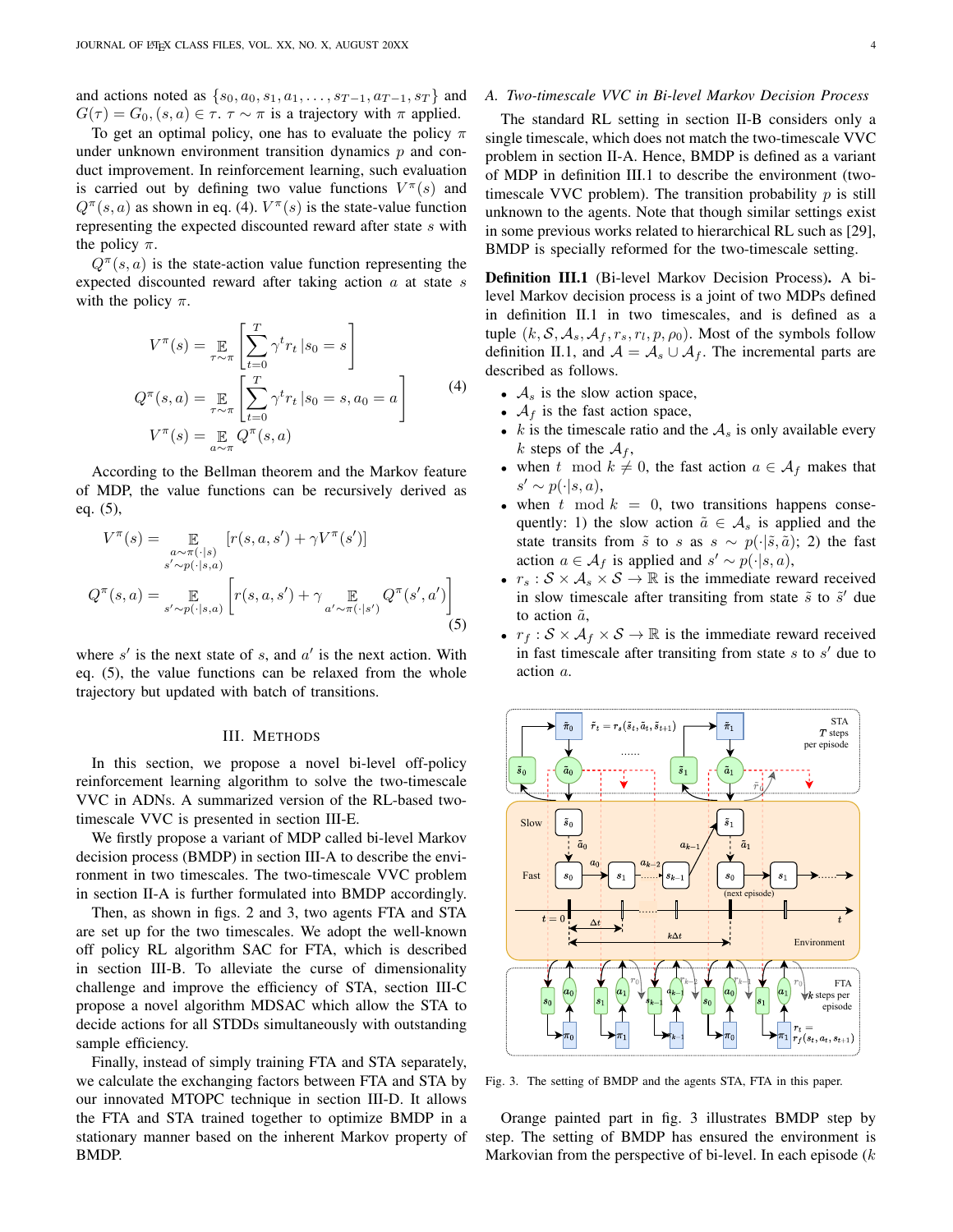steps) of the fast layer, the initial state depends on the certain slow action. We therefore has to include the corresponding slow action in the state explicitly, which is emphasized by red dashed lines. The slow actions  $\tilde{a}_0, \tilde{a}_1, \cdots$  can be seen as the exchanging factors from STA to FTA as shown in fig. [2.](#page-1-1)

Obviously, the transition from  $\tilde{s}_0$  to  $\tilde{s}_1$  depends not only on the slow action  $\tilde{a}_0$ , but also on the k fast actions  $a_0, a_1, \dots, a_{k-1}$ . Hence, in the view of slow level, the environment does not satisfy Markov property. In another way, BMDP is Markovian bi-levelly in fast level, but non-Markovian in slow level. In the following section [III,](#page-3-0) one of the major ideas is to take full advantage of the inherent Markov property of BMDP and carry out stable learning and control process in both timescales.

To formulate the two-timescale VVC problem eq. [\(3\)](#page-2-3) into BMDP, the specific definitions of episodes, state spaces, action spaces and reward functions are designed as follows.

*1) Episode:* An episode of STA is defined as one day, and the step size  $\Delta t$  is one hour. We have  $\ddot{T} = 24$  total steps in one episode. An episode of FTA includes  $k = 12$  steps in one STA step with  $\Delta \hat{t} = 5$ min. Note that  $T, k, \Delta t, \Delta \hat{t}$  are all alterable while satisfying  $\Delta t = k\Delta \hat{t}$ .

*2) State Space:* The common state of BMDP is defined as a vector  $(P, Q, V, T_O, T_B, t)$ , where P, Q are the vectors of nodal active/reactive power injections  $P_i, Q_i(\forall i \in$ N), V is the vector of voltage magnitudes  $V_i(\forall i \in \mathcal{N}),$  $\mathbf{T}_O = [T_{O,1}, \cdots, T_{O,n_{\text{OLTC}}}]^T$  is the vector of OLTC taps,  $\mathbf{T}_B = [T_{B,1}, \cdots, T_{B,n_{CB}}]^T$  is the vector of CB taps, t is the time in one day.

3) Action Spaces: For FTA, the action space  $A_f$ includes all the controllable reactive power of FTCDs, that is,  $[Q_{G,1}, \cdots, Q_{G,n_{\text{DG}}}, Q_{C,1}, \cdots, Q_{C,n_{\text{SVC}}}]^T$ . Since the reactive power generations are continuous in section [II-A,](#page-2-5)  $A_f$  is defined as a box space with the lower bound  $[-\overline{Q_{G,1}}, \cdots, -\overline{Q_{G,n_{\text{DG}}}}, Q_{C,1}, \cdots, Q_{C,n_{\text{SVC}}}],$  and upper bound  $[Q_{G,1}, \cdots, Q_{G,n_{\text{DG}}}, Q_{C,1}, \cdots, Q_{C,n_{\text{SVC}}}],$  where  $\overline{Q_{G,i}} = \sqrt{S_{G,i}^2 - \overline{P_{G,i}}^2}.$ 

For STA, the action space  $A_s$  includes all the tap settings of STDDs, that is,  $(T_O, T_B)$ . Each tap setting  $T_{O,i}$ or  $T_{B,i}$  can be selected from  $\overline{T_{O,i}}$  or  $\overline{T_{B,i}}$  taps, so  $\mathcal{A}_s$ is a discrete space with multi dimensions, also known as multi-discrete space. The dimensions are listed in the vector  $[\overline{T_{O,1}}, \cdots, \overline{T_{O,n_{\text{OLTC}}}}, \overline{T_{B,1}}, \cdots, \overline{T_{B,n_{\text{CB}}}}]^T.$ 

*4) Reward Functions:* The reward functions maps a certain transition to a single value to cumulate and maximize.

For the fast timescale, note a transition as  $(s, a, s')$  where  $s, s' \in S$  and  $a \in A_f$ . Then  $r_f$  is defined as eq. [\(6\)](#page-4-1) according to the inner minimization of eq. [\(3\)](#page-2-3). Here  $[\cdot]_+$  is the rectified linear unit function defined as  $[x]_+ = \max(0, x)$ ,  $C_V$  is a penalty multiplier for the voltage constraints, and  $V_{loss}$  is a smooth index of the voltage violations called voltage violation rate (VVR).

<span id="page-4-1"></span>
$$
r_f(s, a, s') = -C_P P_{\text{loss}}(s') - C_V V_{\text{loss}}(s')
$$
 (6)

$$
P_{\text{loss}}(s') = \sum_{i \in \mathcal{N}} P_i(s'),\tag{7}
$$

$$
V_{\text{loss}}(s') = \sqrt{\sum_{i \in \mathcal{N}} \left[ [V_i(s') - \overline{V}]_+^2 + [V - V_i(s')]_+^2 \right]} \tag{8}
$$

For the slow timescale, the transition is noted as  $(\tilde{s}, \tilde{a}, \tilde{s}')$ , where  $\tilde{s}, \tilde{s}' \in \mathcal{S}$  and  $\tilde{a} \in \mathcal{A}_s$ . Also, as shown in fig. [3,](#page-3-4) we have as series of fast timescale samples between  $\tilde{s}$  and  $\tilde{s}'$ . Note them as  $s_0, a_0, s_1, a_1, \cdots, s_{k-1}, a_{k-1}, s_k$  where  $s_k = \tilde{s}'$ . Since the objective of the STA considers switching cost of STDDs, the reward function of the slow timescale  $r<sub>s</sub>$  includes the switching cost part and the cumulative reward of the fast timescale.

$$
r_s(\tilde{s}, \tilde{a}, \tilde{s}', \{s_{\tau}, a_{\tau} | \tau \in [0, k)\}, s_k) =
$$
  
-  $C_O T_{0, \text{loss}}(\tilde{s}, \tilde{s}') - C_B T_{B, \text{loss}}(\tilde{s}, \tilde{s}')$  (9)  
-  $R_f(\{s_{\tau}, a_{\tau} | \tau \in [0, k)\}, s_k)$ 

$$
T_{\text{O,loss}}(\tilde{s}, \tilde{s}') = \sum_{i=1}^{n_{\text{OLTC}}} |T_{O,i}(\tilde{s}') - T_{O,i}(\tilde{s})| \tag{10}
$$

$$
T_{\text{B,loss}}(\tilde{s}, \tilde{s}') = \sum_{i=1}^{n_{\text{CB}}} |T_{B,i}(\tilde{s}') - T_{B,i}(\tilde{s})| \tag{11}
$$

$$
R_f(\{s_\tau, a_\tau | \tau \in [0, k)\}, s_k) = \sum_{\tau=0}^{k-1} r_f(s_\tau, a_\tau, s_{\tau+1}) \tag{12}
$$

To solve BMDP, two agents STA and FTA are set up for the slow and fast timescales respectively, as shown in fig. [3.](#page-3-4) The policy of STA is marked as  $\tilde{\pi}$ , while that of FTA is  $\pi$ . An intuitive method would be training STA and FTA separately. However due to the fact that the environment is non-Markovian from the view of STA, it violates the basic assumption of RL algorithms and leads to non-stationary learning process. In section [III-D,](#page-6-2) MTOPC is proposed addressing this challenge.

#### <span id="page-4-0"></span>*B. Soft Actor-Critic for FTA*

SAC [\[30\]](#page-9-19) is a state-of-art off-policy RL method for MDPs with continuous action space. It is implemented in the actorcritic framework, where the actor is the stochastic policy  $\pi(\cdot|s)$ , and the critic is the state-action value function  $Q^{\pi}(s, a)$ .  $\pi$  and  $Q^{\pi}$  are both approximated by deep neural networks (DNN) with parameters noted as  $\phi_f$  and  $\theta_f$  in practice.

In SAC, the definition of state-action value function is entropy-regularized as

$$
Q_f^{\pi}(s, a) = \mathop{\mathbb{E}}_{\tau \sim \pi} \left[ \sum_{t=0}^{T} \gamma^t r_t + \alpha_f \sum_{t=1}^{T} \gamma^t H(\pi(\cdot | s_t)) | s_0 = s, a_0 = a \right]
$$
(13)

where  $H(\pi(\cdot|s_t)) = \mathop{\mathbb{E}}_{a \sim \pi(\cdot|s_t)} [-\log \pi(\cdot|s_t)]$  is the entropy for the stochastic policy at  $s_t$ ,  $\alpha_f$  is the temperature parameter.

During the learning process, all the samples of MDP are stored in the replay buffer  $D$  as  $(s, a, r_f, s') \in D$ . To approximate  $Q_f^{\pi}$  iteratively, Bellman equation is applied to the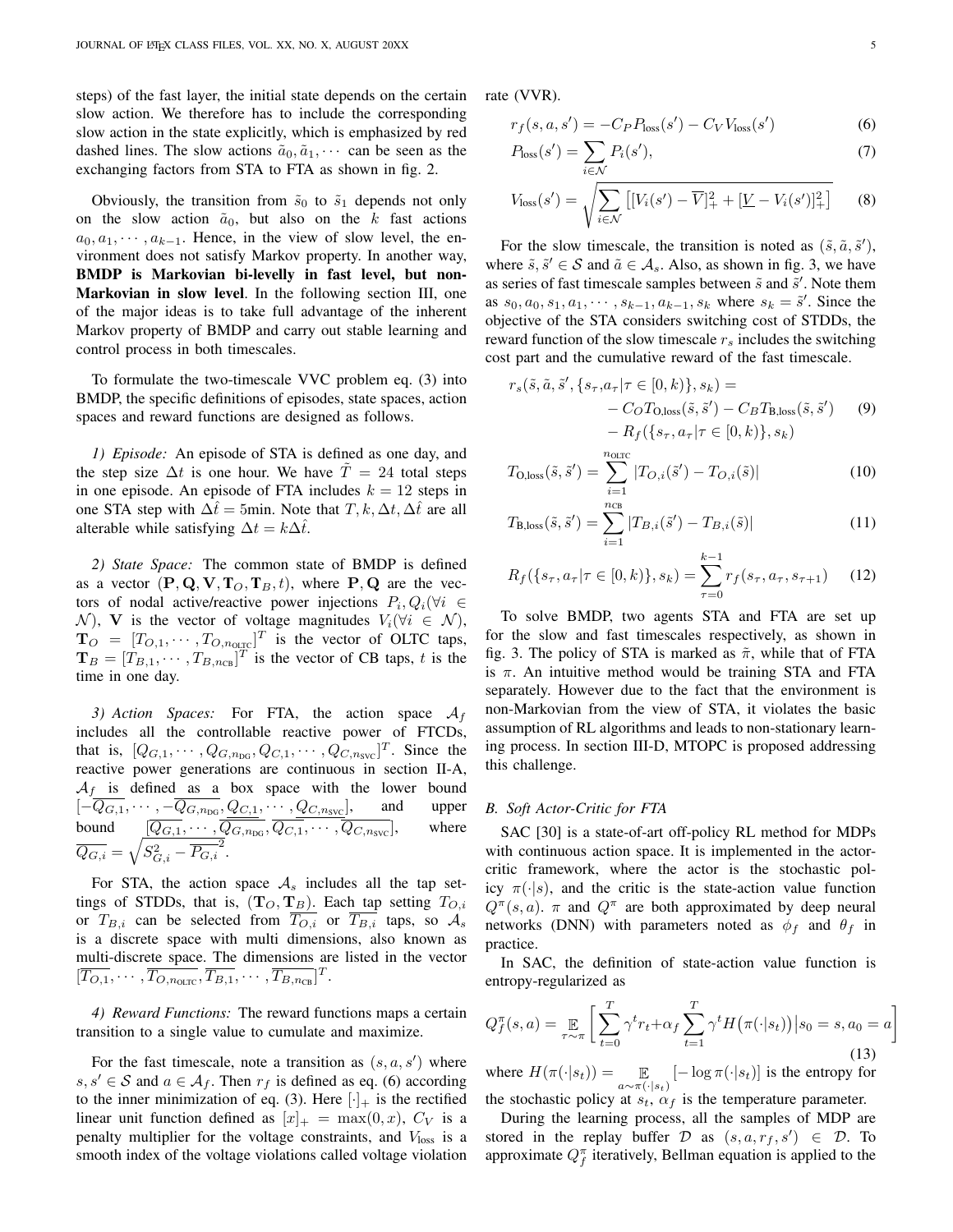entropy-regularized  $Q_f^{\pi}$  as eq. [\(14\)](#page-5-1) since  $\mathbb{E}_{s',a'}H(\pi(\cdot|s'))$  =  $-\mathbb{E}_{s',a'}\log\pi(\cdot|s').$ 

<span id="page-5-1"></span>
$$
Q_f^{\pi}(s, a) \approx \mathop{\mathbb{E}}_{\substack{s' \sim p(\cdot | s, a) \\ a' \sim \pi(\cdot | s')}} \left[ r_f + \gamma \left( Q_f^{\pi}(s', a') + \alpha_f H(\pi(\cdot | s')) \right) \right]
$$

$$
= \mathop{\mathbb{E}}_{\substack{s' \sim p(\cdot | s, a) \\ a' \sim \pi(\cdot | s')}} \left[ r_f + \gamma \left( Q_f^{\pi}(s', a') - \alpha_f \log \pi(a' | s') \right) \right]
$$
(14)

Then, mean-squared Bellman error (MSBE) eq. [\(15\)](#page-5-2) is minimized to update the Q network. Note  $y = r_f + \gamma \left( Q_f^{\pi} (s', a') -$ 

 $\alpha_f \log \pi (a' | s')$ . All expectations are approximated with Monte Carlo method.

<span id="page-5-2"></span>
$$
L_f^Q(\phi_f) = \mathop{\mathbb{E}}_{(s,a,r_f,s') \in \mathcal{D}} [Q_{\phi_f} - y]^2
$$
 (15)

The policy is optimized to maximize the state value function  $V^{\pi}(s) = \mathbb{E} Q^{\pi}(s, a)$ . In SAC, the reparameterization trick using a squashed Gaussian policy is introduced:  $a'_{\theta_f}(s,\xi) =$  $\tanh (\mu_{\theta_f}(s) + \sigma_{\theta_f}(s) \odot \xi), \xi \sim \mathcal{N}(0, \mathbf{I}), \text{ where } \mu_{\theta_f}, \sigma_{\theta_f}$ are two DNNs. Hence, and the policy can be optimized by minimizing eq. [\(16\)](#page-5-3), where  $a' = a'_{\theta_f}(s, \xi)$ .

<span id="page-5-3"></span>
$$
L_f^{\pi}(\theta_f) = - \mathop{\mathbb{E}}_{\substack{s \sim \mathcal{D} \\ \xi \sim \mathcal{N}}} \left[ Q^{\pi} \left( s, a' \right) - \alpha_f \log \pi_{\theta_f} \left( a' \middle| s \right) \right] \tag{16}
$$

Other practical techniques in [\[30\]](#page-9-19) are omitted here due to limited space.

#### <span id="page-5-0"></span>*C. Multi-Discrete Soft Actor-Critic for STA*

Comparing with the FTA with continuous actions, STA has discrete actions in multi dimensions. It makes fundamental differences in the RL algorithm. Therefore, we propose a variant of SAC called multi-discrete soft actor-critic (MDSAC) as follows. MDSAC fully suits the multi-discrete action space of STA and can carry out high efficiency training in an offpolicy manner.

*1) Policy DNN Architecture:* Because the policy should select an action for each of the STDDs, we design a multihead DNN for  $\tilde{\pi}$ . Note  $n_s = n_{CB} + n_{OLTC}$  as the number of STDDs, and  $m_i$  as the number of taps of *i*th STDD. As shown in fig. [4a,](#page-5-4)  $\tilde{s}$  is mapped to a shared representation, which are passed to  $n<sub>s</sub>$  heads with hidden layers. The *i*th head produces  $m_i$  digits, passes them to the softmax layer, and receives a vector of  $m_i$  digits  $\tilde{\pi}^i(\tilde{s}) = [\tilde{\pi}^i(\tilde{a}_1^i, \tilde{s}), \cdots, \tilde{\pi}^i(\tilde{a}_{m_i}^i, \tilde{s})]^T$ , where  $\tilde{a}_1^i, \dots, \tilde{a}_{m_i}^i$  are all the possible actions of *i*th STDD. Where  $a_1, \dots, a_{m_i}$  are an the possible actions of an STDD.<br>Note that  $\sum_{j=1}^{m_i} \tilde{\pi}_j^i(\tilde{s}) = 1$ . Finally, the probability value of a certain action  $\tilde{a}$  is  $\tilde{\pi}(\tilde{a}|\tilde{s}) = \prod_{i=1}^{n_s} \tilde{\pi}^i(\tilde{a}^i, \tilde{s}).$ 

*2) Value DNN Architecture:* One of the most challenging problem in off-policy RL with multi-discrete action space is that the state-action value function is non-trivial to implement. Classically, if the action space is discrete, the state-action value function is designed as  $Q : \mathcal{S} \to \mathbb{R}^m$ , where m is the number of actions. However, with multiple devices, it upgrades to  $Q_s : \mathcal{S} \to \mathbb{R}^{m_1} \times \mathbb{R}^{m_2} \cdots \times \mathbb{R}^{m_n}$  mathematically. It means that  $Q_s$  has  $\prod_{i=1}^{n_s} m_i$  outputs. When  $n_s$  increases, the cost of memory and CPU time will grow exponentially. Worse still is that bloated  $Q_s$  outputs requires much more samples to train, which is unaffordable in ADNs. Such exponential complexity can be seen as the curse of dimensionality problem and hinders the implementation of STA in practice.

To alleviate the problem above, we introduce a device decomposition technique to the value DNN architecture inspired by [\[31\]](#page-9-20), where the value function is relaxed as the sum of independent value functions with local states and actions of each agent in multi-agent settings. A limitation of [\[31\]](#page-9-20) is that such sum combination may reduce the approximation performance of the DNN. In MDSAC, we introduce  $\tilde{s}$ -adaptive affine parameters  $c(\tilde{s})$  to address the limitation.

As shown in fig. [4b,](#page-5-5) the share representation is fed to two parts: 1) the *i*th head produces a vector  $Q_s^i(\tilde{s})$  of  $m_i$  scalars noted as  $Q_s^i(\tilde{s}, \tilde{a}_j^i), j \in [1, m_i]; 2$  a vector  $c(\tilde{s})$  containing  $n_s + 1$  scalars, where  $c(\tilde{s}) = [c_0, c_1, \dots, c_{n_s}]^T$ . For a certain action  $\tilde{a}$ , the device-wise state-action values are selected as  $Q_s^1(\tilde{s}, \tilde{a}^1), \cdots, Q_s^{n_s}(\tilde{s}, \tilde{a}^{n_s}).$  Then, they are combined in an affine mixing network with ratios  $c(\tilde{s})$ , as eq. [\(17\)](#page-5-6). Because the ratios  $c(\tilde{s})$  are also generate from DNNs, the flexibility of approximation to actual  $Q<sub>s</sub>$  is generally boosted comparing with [\[31\]](#page-9-20). Also,  $c_0(\tilde{s})$  learns a base value for each state, which is inherently similar to the well-known dueling network architecture [\[32\]](#page-9-21).

<span id="page-5-6"></span>
$$
Q_s(\tilde{s}, \tilde{a}) = c_0(\tilde{s}) + \sum_{i=1}^{n_s} c_i(\tilde{s}) Q_s^i(\tilde{s}, \tilde{a}^i)
$$
 (17)

<span id="page-5-4"></span>

(a) The architecture of policy neural network  $\tilde{\pi}(\cdot|\tilde{s})$ .

<span id="page-5-5"></span>

(b) The architecture of state-action value neural network  $Q_s$ .

Fig. 4. DNN architecture design of  $\tilde{\pi}$  and  $Q_s$ .

*3) Updates of Actor and Critic:* Since the action space is discrete, the policy maps  $\tilde{s}$  to the probability value of action  $\tilde{a}$  instead of a probability density function. As a result, the expectation on the policy ( $\mathbb{E}_{\tilde{a}' \sim \tilde{\pi}(\cdot | \tilde{s}') }$ ) can be calculated explicitly instead of in a Monte Carlo way. That means the state value function can be expressed as

$$
V_s^{\tilde{\pi}}(\tilde{s}) = \mathop{\mathbb{E}}_{\tilde{a}\sim\tilde{\pi}(\cdot|\tilde{s})} \left[ Q_s(\tilde{s}, \tilde{a}) - \alpha_s \log \tilde{\pi}(\tilde{a}|\tilde{s}) \right]
$$
(18)  

$$
= \sum_{i=1}^{n_s} \tilde{\pi}^i(\tilde{s})^T \left[ c_i(\tilde{s}) Q_s^i(\tilde{s}) - \alpha_s \log \tilde{\pi}^i(\tilde{s}) \right] + c_0(\tilde{s})
$$
(19)

where the linearity of expectation operator and the mixing network are leveraged.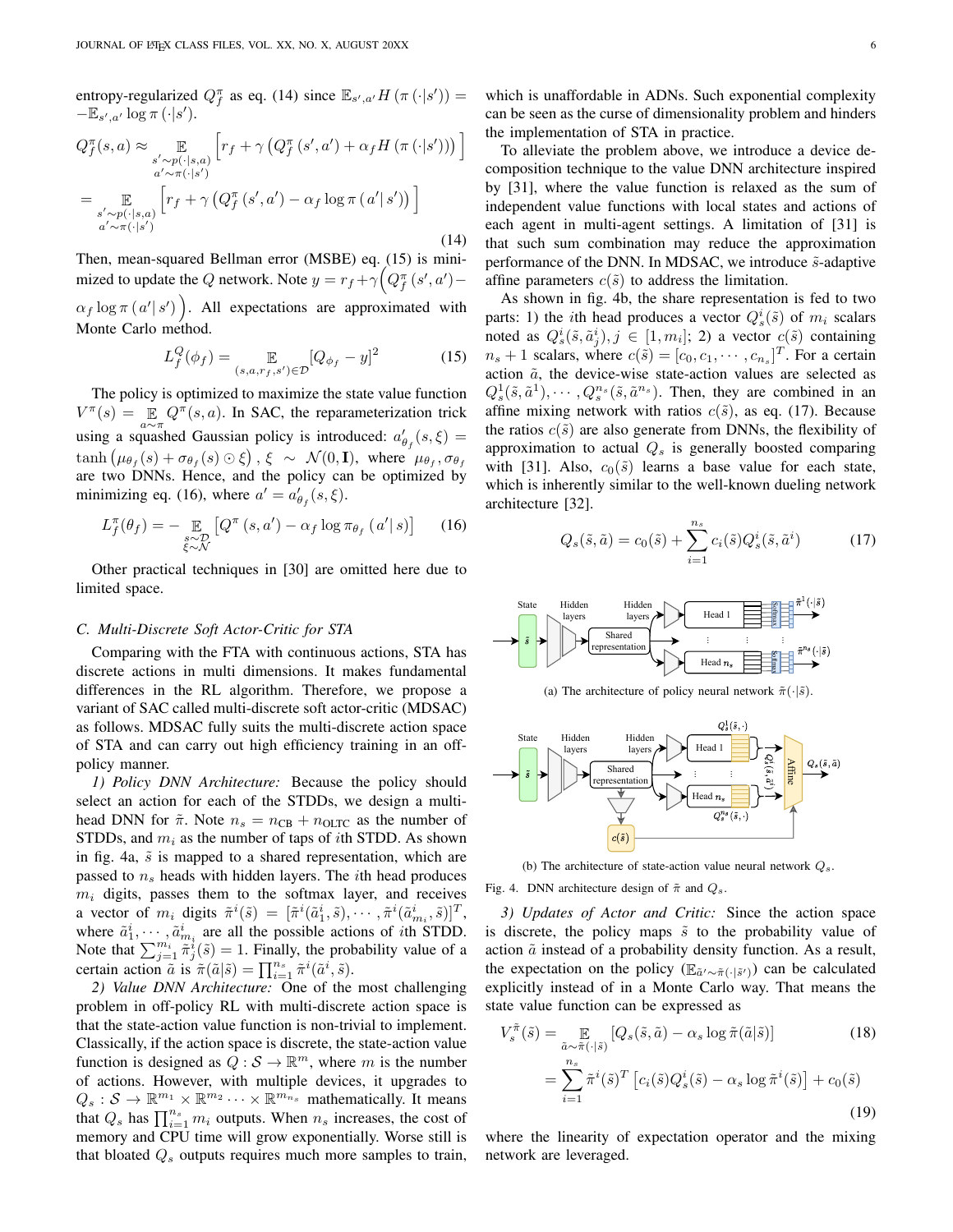From eqs. [\(4\)](#page-3-1) and [\(5\)](#page-3-2), we have

<span id="page-6-5"></span>
$$
Q_s^{\tilde{\pi}}(\tilde{s}, \tilde{a}) = \mathop{\mathbb{E}}_{\tilde{s}' \sim \tilde{p}(\cdot | \tilde{s}, \tilde{a})} [r_s(\tilde{s}, \tilde{a}, \tilde{s}') + \gamma V_s^{\tilde{\pi}}(\tilde{s}')] \tag{20}
$$

where  $\tilde{p}(\cdot|\tilde{s}, \tilde{a})$  is the current environment transition probability distribution. Note  $\tilde{y}(\tilde{s}'|\tilde{s}, \tilde{a}) = r_s(\tilde{s}, \tilde{a}, \tilde{s}') + \gamma V_s^{\tilde{\pi}}(\tilde{s}')$ . If  $\tilde{p}(\cdot|\tilde{s}, \tilde{a})$  holds, the expectation can be calculated by Monte Carlo method on D. However,  $\tilde{p}(\cdot|\tilde{s}, \tilde{a})$  is changing with  $\pi$  of FTA varying in section [III-B.](#page-4-0) This is ignored temporarily here and will be corrected in section [III-D.](#page-6-2)

<span id="page-6-3"></span>
$$
L_s^Q(\phi_s) = \mathop{\mathbb{E}}_{(\tilde{s}, \tilde{a}, \tilde{s}', r_s) \sim \mathcal{D}} \left[ \tilde{y}(\tilde{s}' | \tilde{s}, \tilde{a}) - Q_{\phi_s}(\tilde{s}, \tilde{a}) \right]^2 \tag{21}
$$

<span id="page-6-4"></span>
$$
L_s^{\pi}(\theta_s) = -\underset{S \sim \mathcal{D}}{\mathbb{E}} \left[ V_s^{\tilde{\pi}}(\tilde{s}) \right] \tag{22}
$$

Accordingly, the parameters  $\phi_s$  of  $Q_s$  and  $\theta_s$  of  $\tilde{\pi}$  can be optimized by mimimizing eqs. [\(21\)](#page-6-3) and [\(22\)](#page-6-4).

#### <span id="page-6-2"></span>*D. Multi-timescale Off-policy Correction*

As an off-policy RL algorithm, MDSAC stores all transitions in the experience replay buffer  $D$ . In eq. [\(20\)](#page-6-5), if  $\tilde{p}(\cdots|\tilde{s},\tilde{a})$  holds as assumed by MDP, the expectation can be calculated with Monte Carlo method by sampling  $D$ , like SAC in section [III-B](#page-4-0) does. However, in BMDP only  $p(\cdot|s, a)$ is assumed to be stationary. Mathematically, as shown in fig. [3,](#page-3-4) the current probability of transition from  $\tilde{s}_0$  to  $\tilde{s}_1$  is

<span id="page-6-6"></span>
$$
\tilde{p}(\tilde{s}_1|\tilde{s}_0, \tilde{a}_0) = p(s_0|\tilde{s}_0, \tilde{a}_0) \prod_{i=0}^{k-1} \pi_i(a_i|s_i) p(s_{i+1}|s_i, a_i) \quad (23)
$$

where  $s_k = \tilde{s}_1$ . While the FTA is training with eq. [\(16\)](#page-5-3),  $\pi$  is varying from time to time. Hence, we have marked  $\pi_0, \dots, \pi_{k-1}$  for each FTA step. Though STA needs to calculate the expectation on eq. [\(23\)](#page-6-6), the data in  $D$  is sampled from another probability distribution,

$$
\tilde{p}^{0}(\tilde{s}_{1}|\tilde{s}_{0},\tilde{a}_{0}) = p(s_{0}|\tilde{s}_{0},\tilde{a}_{0}) \prod_{i=0}^{k-1} \pi_{i}^{0}(a_{i}|s_{i}) p(s_{i+1}|s_{i},a_{i}) \tag{24}
$$

where  $\pi^0$  is the behavior policy used in past, and  $\pi^0$  is different from the current policy  $\pi$ . Obviously, the samples from  $\mathcal D$ are not valid for direct Monte Carlo any more. In another way, during the learning process, the past experience of STA is no longer correct for the current learning and can lead to significant bias.

To reuse the samples in  $D$  and leverage the off-policy MDSAC's high sample efficiency, we propose multi-timescale off-policy correction (MTOPC) based on importance sampling (IS) method. IS is widely used in policy gradient RL algorithms like A2C [\[33\]](#page-9-22) and PPO [\[34\]](#page-9-23).

To estimate the expectation in eq. [\(20\)](#page-6-5), MTOPC is derived as eq. [\(25\)](#page-6-7),

<span id="page-6-7"></span>
$$
\begin{split}\n\mathbb{E}_{\tilde{p}(\cdot|\tilde{s},\tilde{a})} \tilde{y}(\tilde{s}'|\tilde{s},\tilde{a}) &= \mathbb{E}_{\tilde{p}^0(\cdot|\tilde{s},\tilde{a})} \frac{\tilde{p}(\tilde{s}'|\tilde{s},\tilde{a})}{\tilde{p}^0(\tilde{s}'|\tilde{s},\tilde{a})} \tilde{y}(\tilde{s}'|\tilde{s},\tilde{a}) \\
&= \mathbb{E}_{\tilde{p}^0(\cdot|\tilde{s},\tilde{a})} \frac{p(s_0|\tilde{s},\tilde{a}) \prod_{k=1}^{k-1} \left[ \pi(a_i|s_i)p(s_{i+1}|s_i,a_i) \right]}{p(s_0|\tilde{s},\tilde{a}) \prod_{i=0}^{k-1} \left[ \pi_i^0(a_i|s_i)p(s_{i+1}|s_i,a_i) \right]} \tilde{y}(\tilde{s}'|\tilde{s},\tilde{a}) \\
&= \mathbb{E}_{\tilde{p}^0(\cdot|\tilde{s},\tilde{a})} \prod_{i=0}^{k-1} \frac{\pi(a_i|s_i)}{\pi_i^0(a_i|s_i)} \tilde{y}(\tilde{s}'|\tilde{s},\tilde{a}) \\
&= \mathbb{E}_{\tilde{p}^0(\cdot|\tilde{s},\tilde{a})} \omega \cdot \tilde{y}(\tilde{s}'|\tilde{s},\tilde{a}) = \mathbb{E}_{\tilde{D}} \omega \cdot \tilde{y}(\tilde{s}'|\tilde{s},\tilde{a})\n\end{split} \tag{25}
$$

where  $\pi$  is the current FTA policy,  $\pi^0$  is the behavior (original) policies, and  $\omega$  is the correction factor calculated by FTA,

<span id="page-6-8"></span>
$$
\omega = \prod_{i=0}^{k-1} \frac{\pi(a_i|s_i)}{\pi_i^0(a_i|s_i)}.
$$
 (26)

Simlar technique was also studied by [\[11\]](#page-9-3) in hierarchical RL instead of the multi-timescale settings.

In practice,  $\pi_0(a|s)$  is stored with the transition in D, and  $\pi(a|s)$  is calculated using the latest FTA policy. Because the cumulative product in eq. [\(26\)](#page-6-8) may lead to high variance and numerical problem, we clip  $\omega$  as  $\omega' = \max(\min(\omega, \overline{\omega}), \underline{\omega})$ , where  $\omega$ ),  $\overline{\omega}$  are the lower and upper bound for  $\omega'$ .

Accordingly, eq. [\(21\)](#page-6-3) is corrected as

<span id="page-6-9"></span>
$$
L_s^Q(\phi_s) = \mathop{\mathbb{E}}_{\mathcal{D}} \left[ \omega' \cdot \tilde{y}(\tilde{s}' | \tilde{s}, \tilde{a}) - Q_{\phi_s}(\tilde{s}, \tilde{a}) \right]^2 \tag{27}
$$

with batches of  $(\tilde{s}, \tilde{a}, s_0, a_0, \cdots, s_{k-1}, a_{k-1}, \tilde{s}', r_s)$  sampled from  $D$  and the latest  $\pi$ .

## <span id="page-6-1"></span>*E. Two-timescale VVC with Bi-level RL*

The overall algorithm combining sections [III-A](#page-3-3) to [III-D](#page-6-2) are summarized in algorithm [1.](#page-7-0) Note that the gradient steps of STA or FTA are carried out in parallel with the controlling process. Typically, one gradient step is executed every one or several control steps.

In real world application, the FTA and STA can be pretrained with an approximated model directly or with [\[17\]](#page-9-9).

#### IV. NUMERICAL STUDY

<span id="page-6-0"></span>With distribution test feeders, numerical studies are conducted to validate the advantage of the proposed two-timescale VVC based on bi-level off-policy RL. The two-timescale VVC problem formulated in BMDP is implemented under the scheme of Gym toolkit [\[35\]](#page-9-24). A modified version of 33-bus distribution test feeder [\[36\]](#page-9-25) is simulated as the target ADN. In the 33-bus system, 4 DGs are connected to node 18,22,25,33 with 0.85 MVA rating, 1 OLTC is installed on the branch from node 1 to node 2, and 1 CB is installed on node 8. The OLTC have 11 taps, and the ratio ranges evenly from 0.9 to 1.1. Also, the CB have 11 taps and the output ranges from -1 MVar to 1 MVar evenly. The profile of DGs and loads from a pilot project in eastern China is scaled to  $[0, 2]$  and allocated to the existing nodes in the standard case by multiplication. All DGs are assumed to be installed with smart inverters following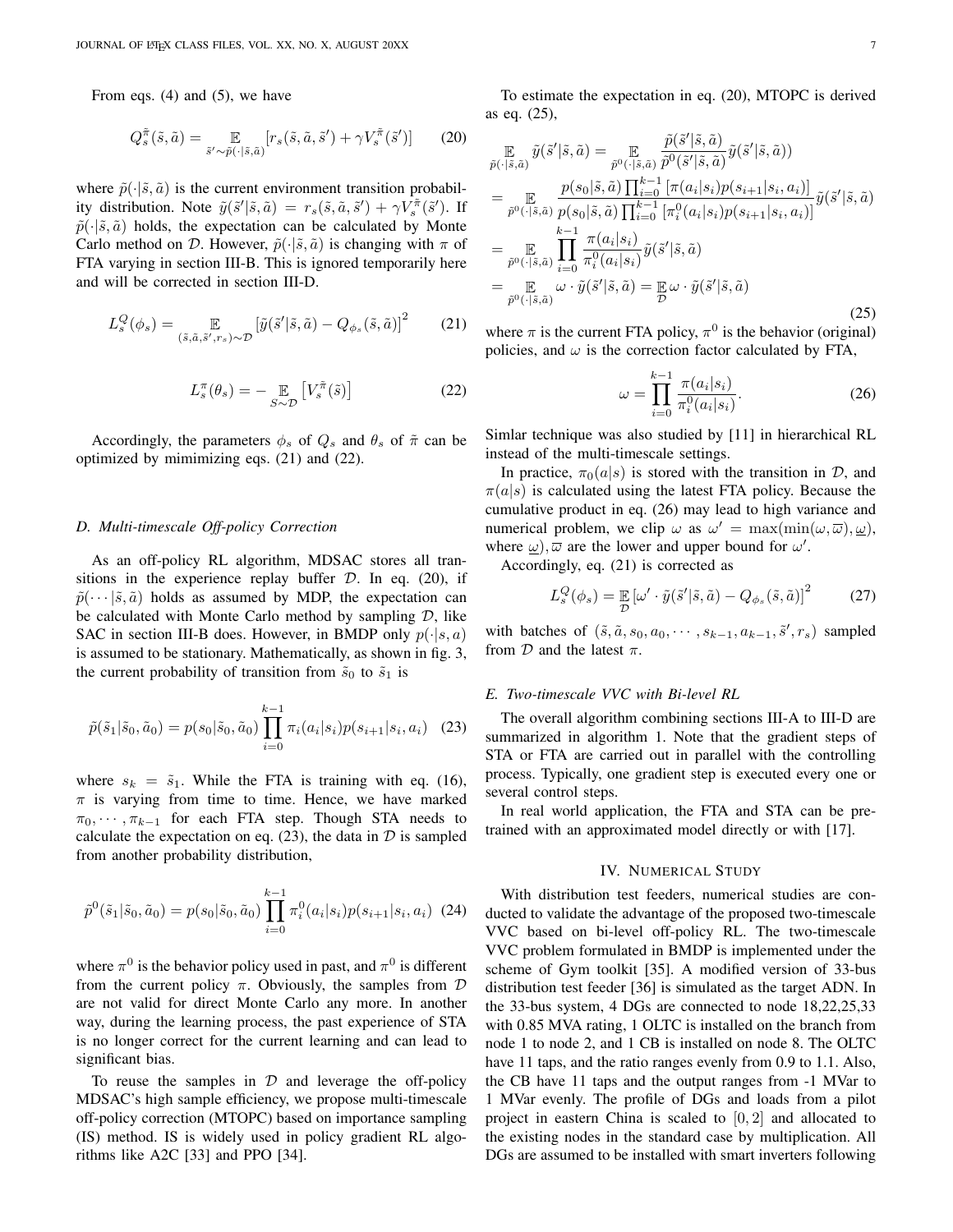<span id="page-7-0"></span>Given learning rates  $\sigma_s$ ,  $\sigma_f$ , temperature parameters  $\alpha_s, \alpha_f;$ Initialize STA and FTA's policy and value functions' parameter vectors  $\phi_s$ ,  $\theta_s$ ,  $\phi_f$ ,  $\theta_f$ ;  $\mathcal{D} \leftarrow \emptyset$ ; foreach *STA episode* do Get the initial state  $\tilde{s}_0, t \leftarrow 0;$ foreach *STA step* do in parallel  $\tilde{a}_t \sim \tilde{\pi}(\cdot|\tilde{s}_t);$ Feed  $\tilde{a}_t$  to the environment, get next state  $s_0$ ;  $\mathcal{D}_t \leftarrow \emptyset, i \leftarrow 0;$ foreach *FTA step in a* k*-step episode* do  $a_i \sim \pi(\cdot|s_i), p_i \leftarrow \pi(a_i|s_i);$ Feed  $a_i$  to the environment, get reward  $r_{f,i}$ , next state  $s_{i+1}$ ;  $\mathcal{D}_t \leftarrow \mathcal{D}_t \cup \{(s_i, a_i, r_{f,i}, s_{i+1}, p_i)\};$  $i \leftarrow i + 1$ ; end Get reward  $r_{s,t}$ , state  $\tilde{s}' \leftarrow s_k$ ;  $\mathcal{D} \leftarrow \mathcal{D} \cup \{(\tilde{s}_t, \tilde{a}_t, r_{s,t}, \tilde{s}_{t+1}, \mathcal{D}_t)\};$  $t \leftarrow t + 1;$ end foreach *FTA gradient step* do in parallel Sample a batch of  $(s, a, r_f, s')$  from  $\mathcal{D}$ ; Update  $Q_{\phi_f}$  with eq. [\(15\)](#page-5-2):  $\phi_f \leftarrow \phi_f - \sigma_f \nabla_{\phi_f} L_f^Q(\phi_f);$ Update  $\pi_{\theta_f}$  with eq. [\(16\)](#page-5-3):  $\theta_f \leftarrow \theta_f - \sigma_f \nabla_{\theta_f} L_f^{\pi}(\theta_f);$ end foreach *STA gradient step* do in parallel Sample a batch of  $(\tilde{s}, \tilde{a}, r_s, \tilde{s}', D)$  from  $D$ ; Calculate  $\omega$  with eq. [\(26\)](#page-6-8); Update  $Q_{\phi_s}$  with eq. [\(27\)](#page-6-9):  $\phi_s \leftarrow \phi_s - \sigma_s \nabla_{\phi_s} L_s^Q(\phi_s);$ Update  $\pi_{\theta_s}$  with eq. [\(22\)](#page-6-4):  $\theta_s \leftarrow \theta_s - \sigma_s \nabla_{\theta_s} L_s^{\pi}(\theta_s);$ end end

IEEE 1547. The voltage limitations are set to be [0.95, 1.05]. If the power flow does not converge or there is any  $V_i > 1.15$ or  $V_i$  < 0.85 at certain time step, there is thought to be a grid failure and the episode is terminated with a negative reward  $r_f = -500$ . As suggested in [\[9\]](#page-9-8), the electricity price  $C_P$  is assumed to be \$40/MWh, and the action price  $C_O$  and  $C_B$  are assumed to be \$0.1/tap. The price of voltage violation rate is set to be \$100/p.u. · 5mins.

#### *A. Proposed and Baseline Algorithms Setup*

To compare with traditional two-timescale VVC, we implement an optimization-based benchmark as single-step mixedinteger conic programming (MICP) for STA and second order conic programming (SOCP) for FTA, which is equivalent to the method in [\[25\]](#page-9-26). Note that because the actual model is unknown to the operator, optimization methods are carried out

with an approximated model. In this paper, this benchmark is marked as "A-OPT". The one with oracle model is marked as "OPT". But since the optimization is single step-wise, global optimality is not guaranteed.

Since works are still limited regarding DRL-based twotimescale VVC, we implement the method in [\[20\]](#page-9-10) as the second benchmark called "S-DQN". It adopts the classic DQN algorithm for STA by enumerating all possible STDDs combinations in the Q network and has  $\prod_{i=1}^{n_s} m_i$  actions. For FTA, it adopts the SOCP method based on detailed ADN models. Note that when we adopts the approximated model for SOCP, the STA cannot converge to a reasonable range in limited time (100k steps). Hence, we implement S-DQN with oracle models, which is not required by our proposed method.

To show the effectiveness of the proposed MTOPC method, we add the third benchmark called "Non-OPC". This benchmark is the same as the proposed one except for  $\omega = 1$  instead of eq. [\(26\)](#page-6-8).

In the following numerical studies, the proposed method in algorithm [1](#page-7-0) is marked as "Proposed". The discrete variables  $T_O, T_B$  in the state are encoded with one-hot embedding. That is, a certain tap like  $T_{o,i}$  is transformed to a  $\overline{T_{0,i}}$ length binary vector  $[0, \ldots, 1, \ldots, 0]^T$  with zeros except for 1 at  $T_{o,i}$ -th position. The bound of MTOPC  $\omega$  is set as  $\omega = 0.1$ ,  $\overline{\omega} = 10$ . All DRL-based methods implemented are trained under PyTorch with the parameters of DNNs randomly initialized and updated in batches. The batch size is chosen as 128 and the replay buffer is designed to be a queue with size of  $2000 \times 12 = 24000$  FTA steps. All the optimization methods are implemented with Casadi [\[37\]](#page-9-27) in Python.

#### *B. Optimality and Sample Efficiency*

During the experiment, it is observed that 90 episodes are enough for the benchmarks and proposed method to get reasonable solutions. The training process, which is supposed to evaluate on a real system in practice, is simulated and visualized in fig. [5.](#page-8-6) Since DRL-based algorithms are stochastic methods, experiments are carried out with 3 independent random seeds, and the mean values and error bounds of performances are represented as solid curves and light-colored regions.

Comparing the proposed method with S-DQN, fig. [5](#page-8-6) illustrates that the proposed method achieves near-optimal performance on rewards with significantly fewer samples, even without any ADN topology or parameters information. On the other hand, it is observed that S-DQN is better regarding active power loss from the very beginning. This is because S-DQN takes advantage of oracle ADN models, which are not required by the proposed method, for FTA and achieves optimal reactive power distribution of DGs in every step. But for the STA, the efficiency and stability of DQN is surpassed by the proposed MDSAC.

Comparing with A-OPT, the proposed method has avoided the misleading of errors in models as shown in table [II.](#page-8-7) Since the proposed method is data-driven and model-free, its performance may differ from the optimization-based one with oracle model. The major advantage of our proposed method is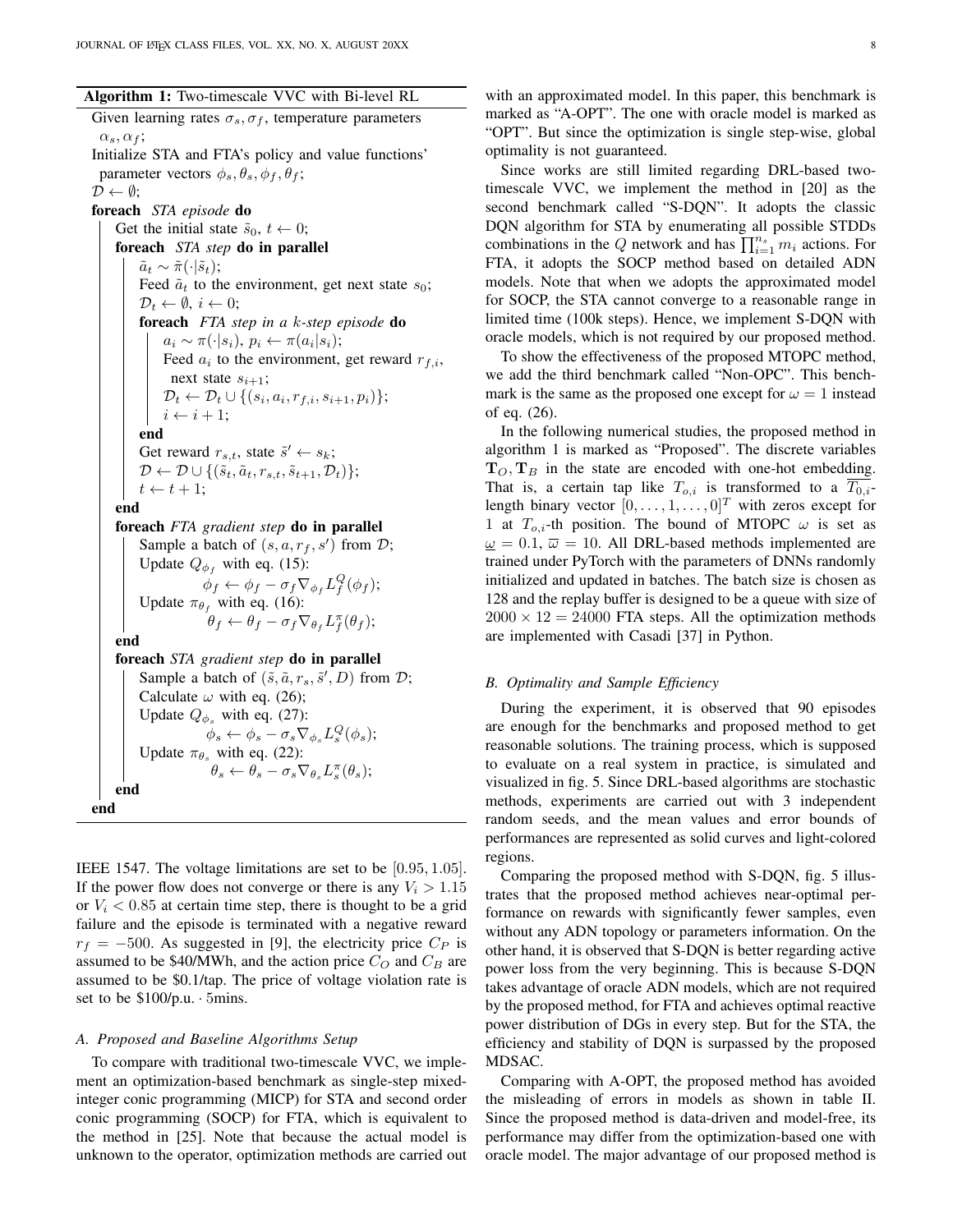

<span id="page-8-6"></span>Fig. 5. The training curve of DRL-based methods on the modified 33-bus ADN test feeder.

to learn continuously online, coordinate two-timescale devices together and achieve near-optimal performance in a model-free manner.

<span id="page-8-7"></span>TABLE II QUANTIFIED INDICES OF THE TRAINED AGENT AND BENCHMARKS IN FINAL EPISODE

| Algorithm  | $P_{\rm loss}/MW$ | VVR/p.u.     | T <sub>loss</sub> /taps |
|------------|-------------------|--------------|-------------------------|
|            | $33-hus$          | $33-bus$     | $33-bus$                |
| Proposed   | 8.30e-02          | $\mathbf{0}$ | 2.4                     |
| S-DON      | $6.05e-02$        | 5.83e-02     | 4.3                     |
| A-OPT      | 1.08e-01          | 1.98e-01     | 7.0                     |
| <b>OPT</b> | 4.59e-02          | $\theta$     | 3.0                     |

## *C. Effectiveness of MTOPC*

As shown in fig. [5,](#page-8-6) our proposed method with MTOPC achieves near-optimal level of performance in the first 2000 steps, while the "Non-OPC" one without MTOPC needs much more samples and shows higher variance with different random seeds. With certain seeds Non-OPC still learns satisfactory policies after iterations, but with other seeds it doesn't. The reason is that the expectation itself we have corrected by MTOPC in eq. [\(25\)](#page-6-7) is a random variable. Even though the estimation is biased, the STA still learns in some cases. Nevertheless, with MTOPC the bias can be eliminated and it improves the stability of the training process.

To explain the effectiveness of MTOPC further, fig. [6](#page-8-8) the mean and standard deviation of MTOPC's  $\omega'$  in a batch with the proposed method. Similarly, the solid curves stand for



<span id="page-8-8"></span>Fig. 6. The mean and standard deviation of MTOPC's  $\omega'$  on the modified 33-bus ADN test feeder with the proposed method.

mean value and light-colored regions stand for error bounds across random seeds. In the starting periods, the mean  $\omega'$  is near the lower bound because the policy of FTA is learning form the scretch. But the deviation of  $\omega'$  is at a relatively high level, which means the correction is carried out by reducing some samples and increasing the others. While the FTA growing mature, the mean of  $\omega'$  grows near 1 since the old samples still exist in  $D$ . Also, it is worth mentioning that MTOPC not only benefits STA but also FTA because if the STA finds an optimal policy soon enough, FTA can save the effort of learning on the states with bad STA actions.

## V. CONCLUSION

<span id="page-8-5"></span>A bi-level off-policy DRL algorithm is proposed for twotimescale VVC with both FTCDs and STDDs coordinated without oracle network topology or parameters. BMDP is defined to formulate the two-timescale VVC problem, and separate agents STA and FTA are implemented with offpolicy DRL methods. For STA, a high efficient off-policy algorithm MDSAC is proposed with value decomposition to address the curse of dimensionality. For the coordination between STA and FTA, a novel MTOPC method is proposed to eliminate the inherent disturbance between the two agents. Numberical studies conducted on the 33-bus distribution test feeders supports that the proposed algorithm achieves stable and satisfactory optimization of STDDs and FTCDs in a model free manner and outperforms existing two-timescale VVC.

#### **REFERENCES**

- <span id="page-8-0"></span>[1] T. Kurbatova and T. Perederii, "Global trends in renewable energy development," in *2020 IEEE KhPI Week on Advanced Technology (KhPIWeek)*, Oct. 2020, pp. 260–263.
- <span id="page-8-1"></span>[2] M. B. Liu, C. A. Canizares, and W. Huang, "Reactive Power and Voltage Control in Distribution Systems With Limited Switching Operations," *IEEE Transactions on Power Systems*, vol. 24, no. 2, pp. 889–899, May 2009.
- <span id="page-8-2"></span>[3] A. Borghetti, "Using mixed integer programming for the volt/var optimization in distribution feeders," *Electric Power Systems Research*, vol. 98, pp. 39–50, 2013.
- <span id="page-8-3"></span>[4] H. J. Liu, W. Shi, and H. Zhu, "Distributed Voltage Control in Distribution Networks: Online and Robust Implementations," *IEEE Transactions on Smart Grid*, vol. 9, no. 6, pp. 6106–6117, Nov. 2018.
- <span id="page-8-4"></span>[5] T. Xu and W. Wu, "Accelerated ADMM-Based Fully Distributed Inverter-Based Volt/Var Control Strategy for Active Distribution Networks," *IEEE Transactions on Industrial Informatics*, vol. 16, no. 12, pp. 7532–7543, Dec. 2020.